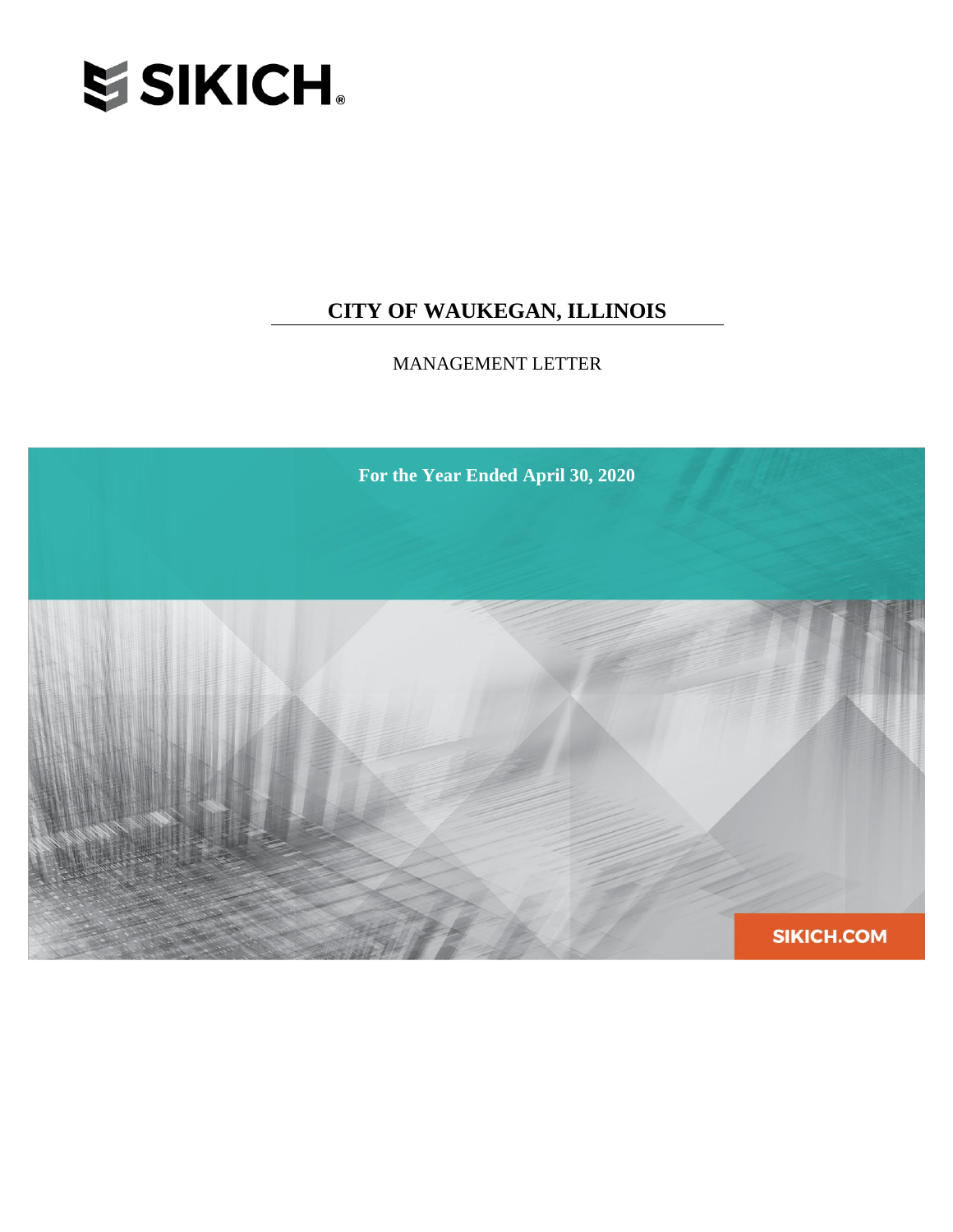

1415 West Diehl Road, Suite 400 Naperville, IL 60563 630.566.8400

**SIKICH.COM** 

The Honorable Mayor Members of the Council City of Waukegan, Illinois

Ladies and Gentlemen:

In planning and performing our audit of the financial statements of the governmental activities, the business-type activities, the discretely presented component unit, each major fund and the aggregate remaining fund information of the City of Waukegan, Illinois (the City) as of and for the year ended April 30, 2020, in accordance with auditing standards generally accepted in the United States of America, we considered the City's internal control over financial reporting (internal control) as a basis for designing audit procedures that are appropriate in the circumstances for the purpose of expressing our opinions on the financial statements, but not for the purpose of expressing an opinion on the effectiveness of the City's internal control. Accordingly, we do not express an opinion on the effectiveness of the City's internal control.

A deficiency in internal control exists when the design or operation of a control does not allow management or employees, in the normal course of performing their assigned functions, to prevent, or detect and correct, misstatements on a timely basis. A material weakness is a deficiency or a combination of deficiencies in internal control, such that there is a reasonable possibility that a material misstatement of the City's financial statements will not be prevented, or detected and corrected, on a timely basis.

Our consideration of internal control was for the limited purpose described in the first paragraph and was not designed to identify all deficiencies in internal control that might be material weaknesses and therefore material weaknesses may exist that were not identified. No new deficiencies in internal control have been identified that we consider to be material weaknesses. In addition, we have reviewed the status of the comment dated April 30, 2019. The status of this comment is included in Appendix A.

This communication is intended solely for the information and use of the Mayor, the Council and management and others within the administration of the City and is not intended to be and should not be used by anyone other than these specified parties.

- 1 -

Sikich 11D

Naperville, Illinois November 3, 2020